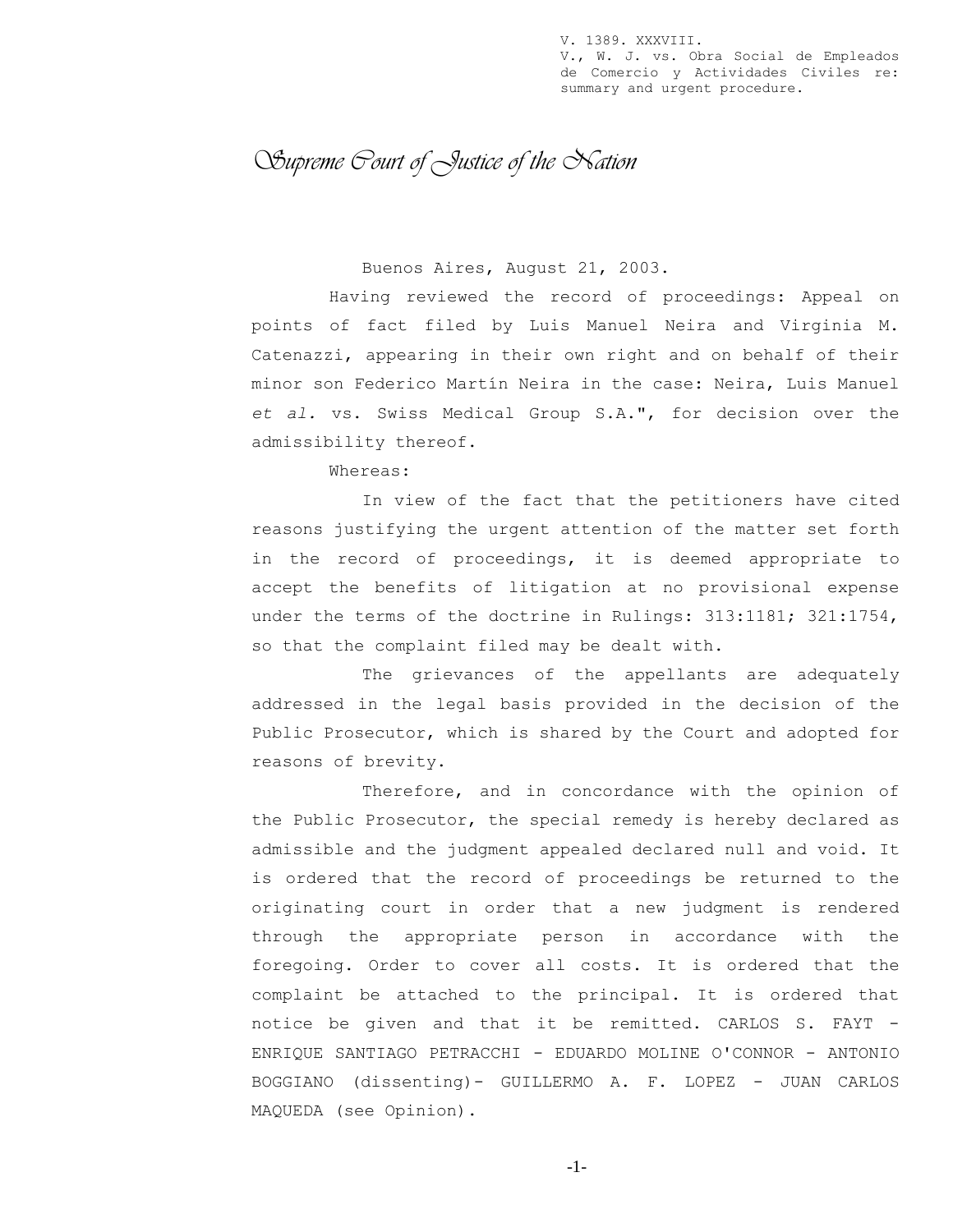## SAMPLE DOCUMENT

 $\texttt{OPIN-}\rangle/\rangle$  –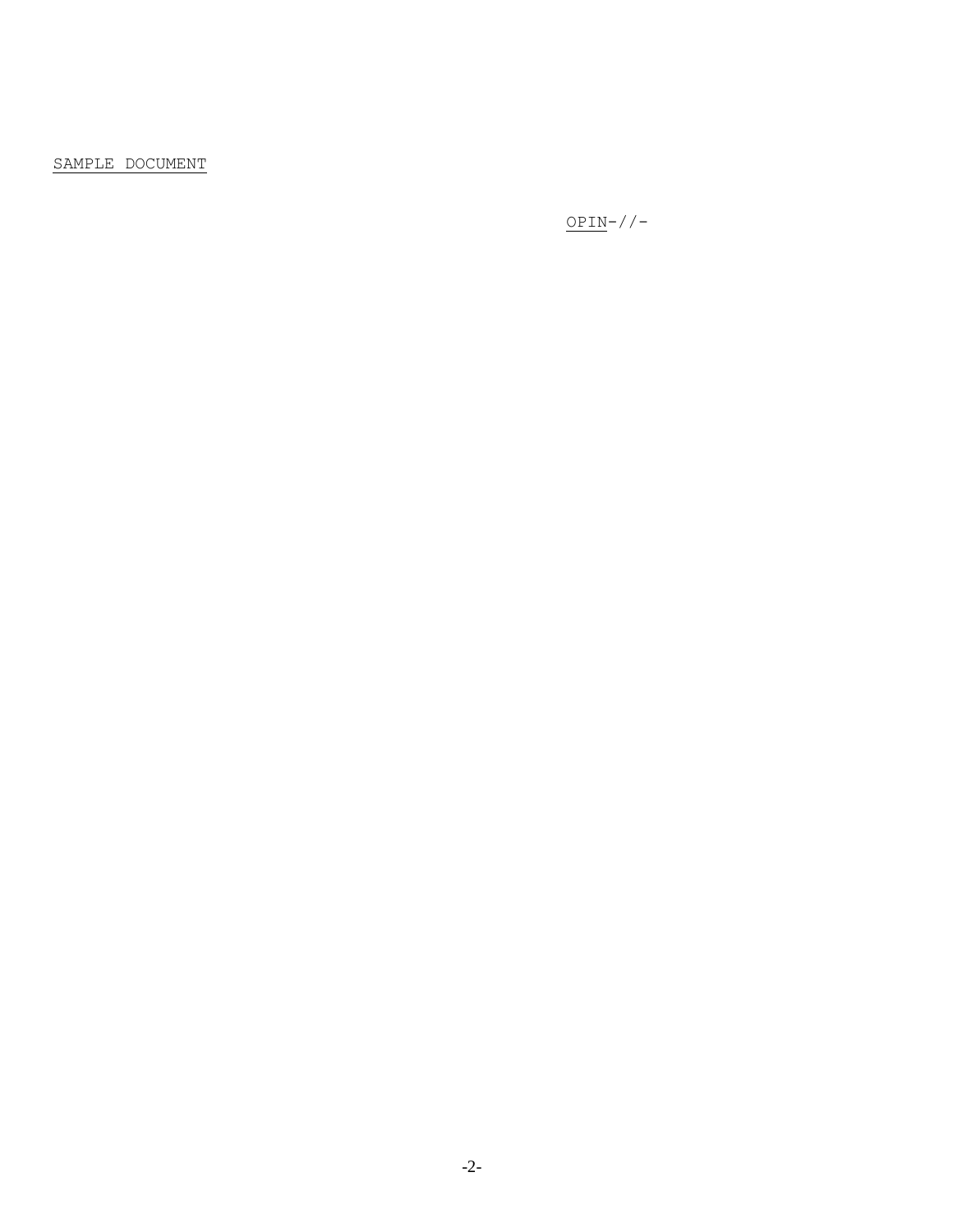V. 1389. XXXVIII. V., W. J. vs. Obra Social de Empleados de Comercio y Actividades Civiles re: summary and urgent procedure.

*Supreme Court of Justice of the Nation*

-//-ION OF JURIS DOCTOR JUAN CARLOS MAQUEDA

Whereas:

1) In view of the fact that the petitioners have cited reasons justifying the urgent attention of the matter set forth in the record of proceedings, it is deemed appropriate to accept the benefits of litigation at no provisional expense under the terms of the doctrine in Rulings: 313:1181 and 321:1754, so that the complaint filed may be dealt with.

2) The grievances of the appellants are adequately addressed in the legal basis provided in the decision of the Public Prosecutor, which is shared by the Court and adopted for reasons of brevity.

3) Furthermore, it should be noted that the foregoing does not imply any final decision over the admissibility of the claim filed by the petitioners, but rather it makes implicit an evaluation of the danger that would be present if the situation remains as it is, and is presented as an appropriate, immediate way of guaranteeing the minor access to the provision required by his state of health, without prejudice to the fact that a subsequent ruling could depending on the degree of plausibility - resolve the interest at stake and the defendant's constitutional right to defense (Rulings: 320:1633 and case C.28.XXXVIII "Coto Centro Integral de Comercialización S.A. vs. Entre Ríos, Province of re: unconstitutionality" of October 10, 2002).

4) In this context - and without losing sight of the fact that the precautionary measures are not aimed at satisfying the purpose sought in the petition before due time, but rather, the case contains elements that enable us, prima facie, to recognize which are the urgent healthcare needs of

-3-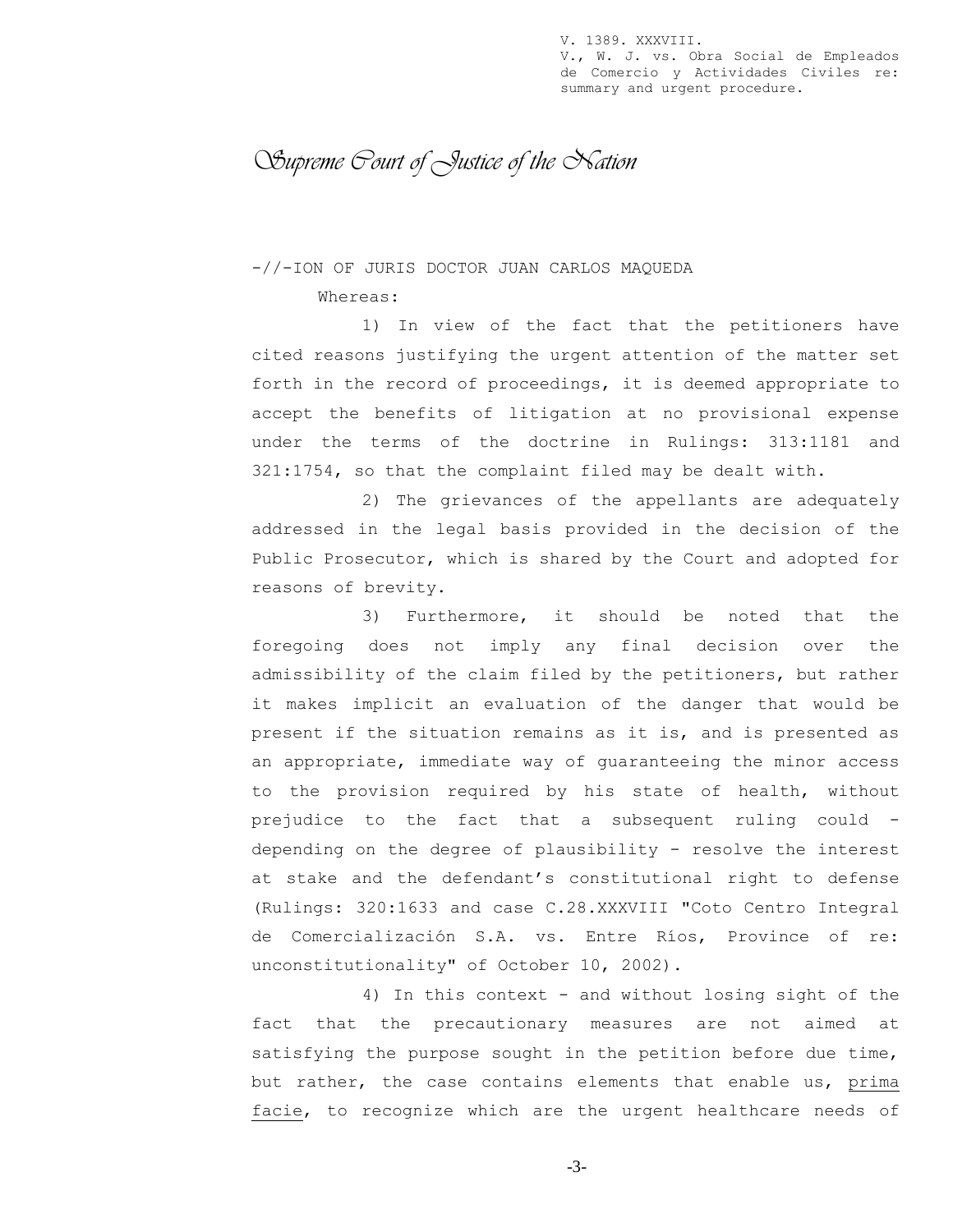the infant - it is appropriate to remember that when it comes to rendering a judgment, the aforementioned documentation must be examined and a decision made, based on considerations of reasonableness, restraint and care to the consequences of the decision - particularly in view of the outlooks at the moment of resolving the different disputes established between the parties - regarding the scope of the new provisional measure.

Therefore, and in concordance with the opinion of the Public Prosecutor, the special remedy is hereby declared as admissible and the judgment appealed declared null and void. It is ordered that the record of proceedings be returned to the originating court in order that a new judgment is rendered through the appropriate person in accordance with the foregoing. Order to cover the costs. It is ordered that the complaint be attached to the principal. It is ordered that notice be given and that it be remitted. JUAN CARLOS MAQUEDA. SAMPLE DOCUMENT

DISS-//-